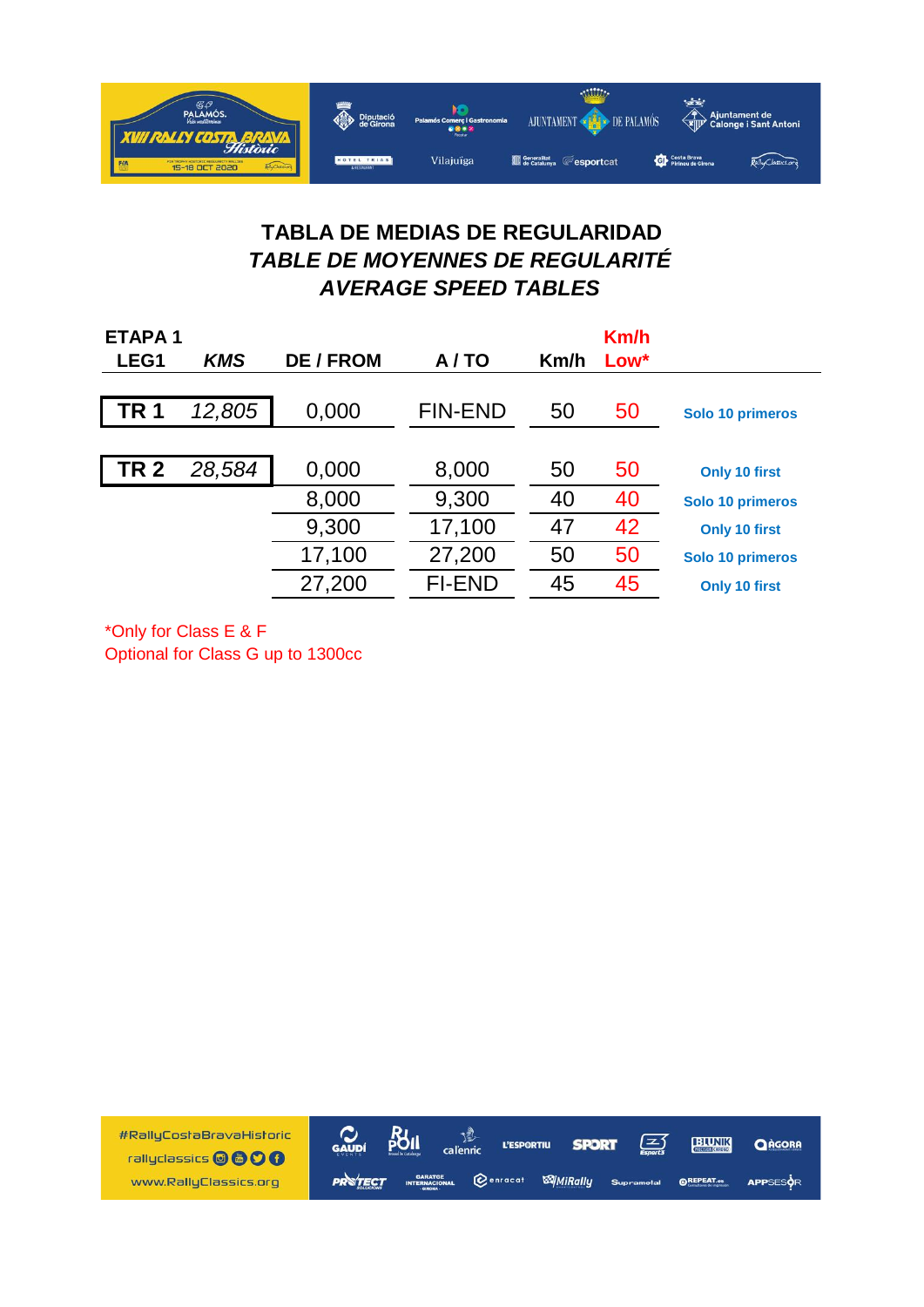

| <b>ETAPA2</b>    |            |                |                |      | <b>Km/h</b> |                            |
|------------------|------------|----------------|----------------|------|-------------|----------------------------|
| LEG <sub>2</sub> | <b>KMS</b> | <b>DE/FROM</b> | A/TO           | Km/h | Low*        |                            |
| TR <sub>3</sub>  | 9,381      | 0,000          | 6,000          | 48   | 45          |                            |
|                  |            | 6,000          | <b>FIN-END</b> | 50   | 50          |                            |
| <b>TR4</b>       | 12,233     | 0,000          | 1,800          | 50   | 50          |                            |
|                  |            | 1,800          | <b>FIN-END</b> | 47   | 47          |                            |
| TR 5             |            |                | 5,900          | 50   |             |                            |
|                  | 15,683     | 0,000          |                |      | 50          |                            |
|                  |            | 5,900          | 10,200         | 47   | 47          |                            |
|                  |            | 10,200         | <b>FIN-END</b> | 50   | 50          |                            |
| TR <sub>6</sub>  | 9,784      | 0,000          | <b>FIN-END</b> | 50   | 50          |                            |
| TR <sub>7</sub>  | 8,622      | 0,000          | <b>FIN-END</b> | 50   | 50          |                            |
| TR <sub>8</sub>  | 22,248     | 0,000          | 2,500          | 50   | 45          | Desde / From Km 4'300      |
|                  |            | 2,500          | 10,250         | 47   | 42          | a / to Km 9,200            |
|                  |            | 10,250         | 17,900         | 43   | 43          | &                          |
|                  |            | 17,900         | 19,100         | 35   | 35          | Desde / From Km 11,400     |
|                  |            | 19,100         | 19,300         | 20   | 20          | a / to Km 16,300           |
|                  |            | 19,300         | 19,900         | 30   | 30          | <b>NO TICS</b>             |
|                  |            | 19,900         | <b>FIN-END</b> | 35   | 35          |                            |
| TR 9             | 97,800     | 0,000          | 24,200         | 50   | 50          |                            |
|                  |            | 24,200         | 40,000         | 40   | 40          | <b>Desde / from 24,300</b> |
|                  |            | 40,000         | 41,300         | 37   | 32          | a / to 41,300              |
|                  |            | 41,300         | 46,900         | 50   | 50          | <b>Only 10 first</b>       |
|                  |            | 46,900         | 65,700         | 40   | 40          | Solo 10 primeros           |
|                  |            | 65,700         | 70,250         | 35   | 35          |                            |
|                  |            | 70,250         | 76,800         | 50   | 50          |                            |
|                  |            | 76,800         | 78,000         | 40   | 40          |                            |
|                  |            | 78,000         | 83,500         | 50   | 45          |                            |
|                  |            | 83,500         | <b>FIN-END</b> | 50   | 50          |                            |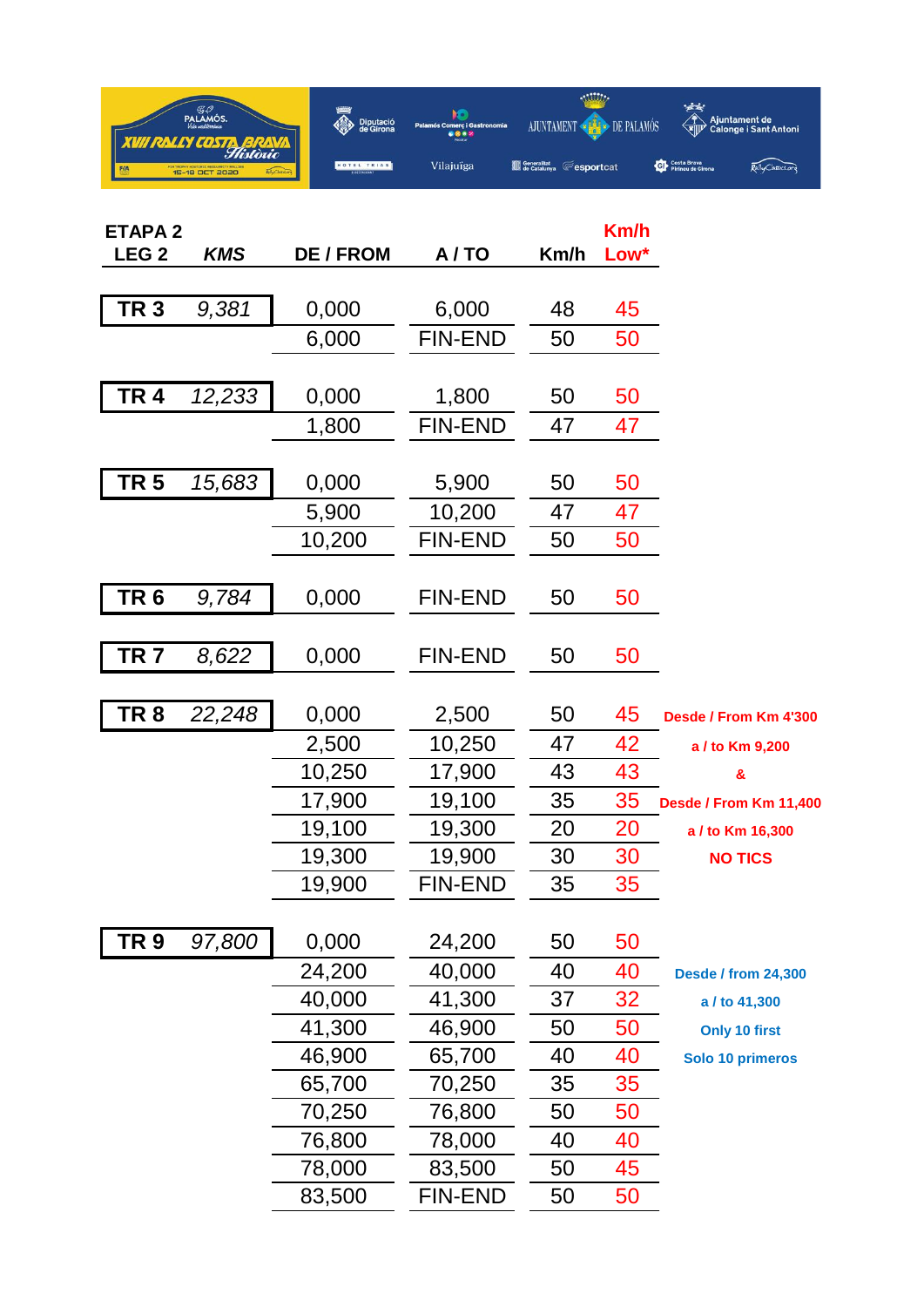| <b>TR 10</b> | 3,375  | 0,000  | 1,200          | 35 | 35 |
|--------------|--------|--------|----------------|----|----|
|              |        | 1,200  | <b>FIN-END</b> | 40 | 40 |
|              |        |        |                |    |    |
| TR 11        | 29,662 | 0,000  | 7,700          | 50 | 50 |
|              |        | 7,700  | 9,300          | 35 | 35 |
|              |        | 9,300  | 10,100         | 20 | 20 |
|              |        | 10,100 | 12,800         | 40 | 40 |
|              |        | 12,800 | 13,300         | 20 | 20 |
|              |        | 13,300 | 21,000         | 50 | 45 |
|              |        | 21,000 | <b>FIN-END</b> | 50 | 50 |
|              |        |        |                |    |    |
| <b>TR 12</b> | 13,526 | 0,000  | <b>FIN-END</b> | 50 | 50 |
|              |        |        |                |    |    |
| <b>TR 13</b> | 12,429 | 0,00   | 1,20           | 40 | 40 |
|              |        | 1,20   | 10,15          | 50 | 45 |
|              |        | 10,15  | <b>FIN-END</b> | 40 | 40 |
|              |        |        |                |    |    |
| <b>TR 14</b> | 17,409 | 0,00   | <b>FIN-END</b> | 50 | 50 |
|              |        |        |                |    |    |
| TR 15        | 9,300  | 0,000  | <b>FIN-END</b> | 50 | 50 |
|              |        |        |                |    |    |

\*Only for Class E & F Optional for Class G up to 1300cc

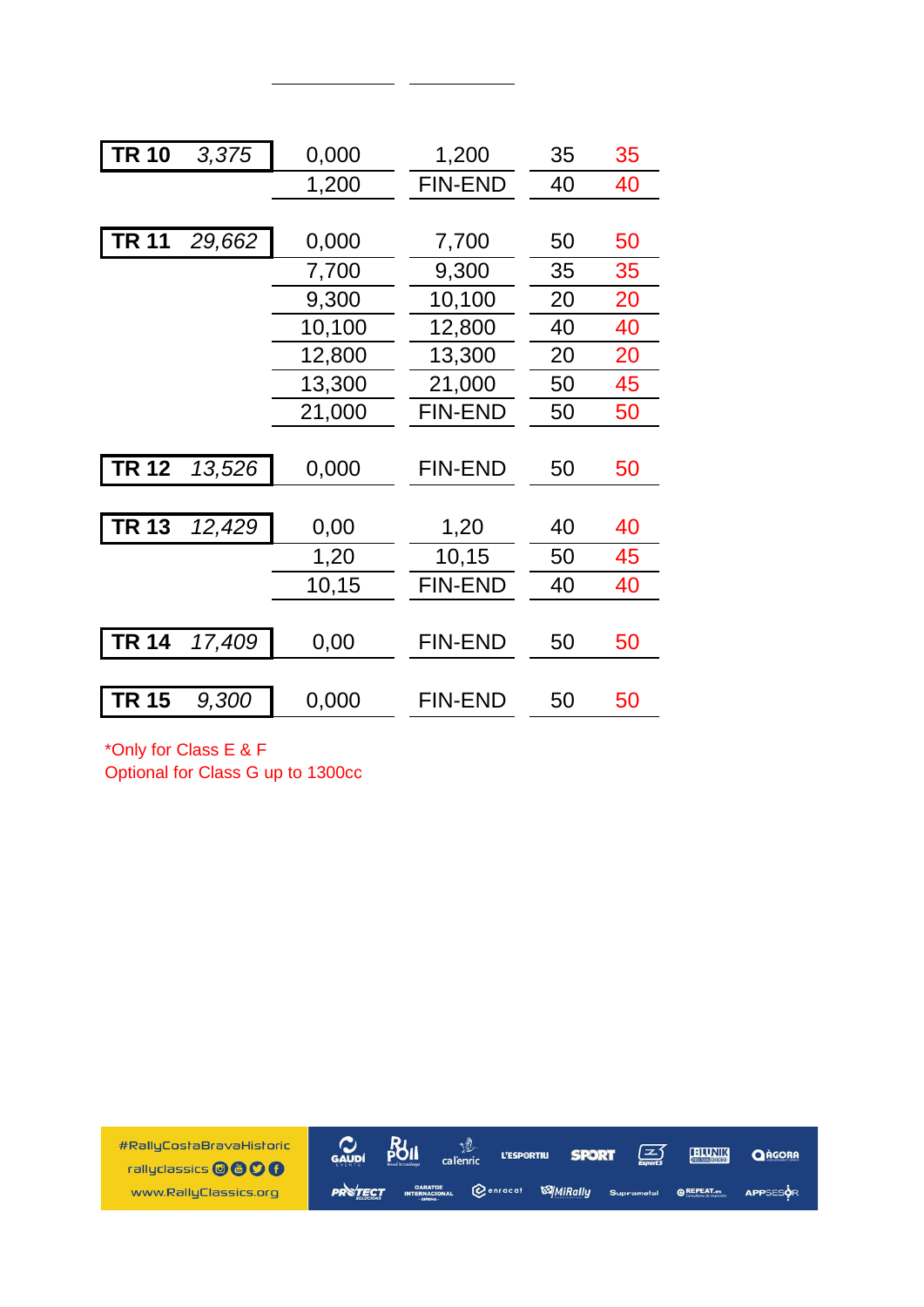

| <b>ETAPA3</b>    |            |                |                | Km/h |      |
|------------------|------------|----------------|----------------|------|------|
| LEG <sub>3</sub> | <b>KMS</b> | <b>DE/FROM</b> | A/TO           | Km/h | Low* |
|                  |            |                |                |      |      |
| <b>TR 16</b>     | 22,009     | 0,000          | 15,400         | 50   | 50   |
|                  |            | 15,400         | 18,400         | 40   | 40   |
|                  |            | 18,400         | 18,550         | 20   | 20   |
|                  |            | 18,550         | 20,700         | 40   | 40   |
|                  |            | 20,700         | 20,850         | 20   | 20   |
|                  |            | 20,850         | <b>FIN-END</b> | 40   | 40   |
| <b>TR 17</b>     | 10,686     | 0,000          | 4,000          | 48   | 48   |
|                  |            | 4,000          | 7,700          | 50   | 50   |
|                  |            | 7,700          | 7,900          | 30   | 30   |
|                  |            | 7,900          | <b>FIN-END</b> | 50   | 50   |
|                  |            |                |                |      |      |
| <b>TR 18</b>     | 19,415     | 0,000          | 9,000          | 50   | 50   |
|                  |            | 9,000          | 13,000         | 50   | 45   |
|                  |            | 13,000         | <b>FIN-END</b> | 50   | 50   |
|                  |            |                |                |      |      |
| <b>TR 19</b>     |            |                |                | 50   |      |
|                  | 13,622     | 0,000          | 0,900          |      | 50   |
|                  |            | 0,900          | 3,400          | 47   | 47   |
|                  |            | 3,400          | <b>FIN-END</b> | 50   | 50   |
| <b>TR 20</b>     | 3,244      | 0,000          | <b>FIN-END</b> | 40   | 40   |
|                  |            |                |                |      |      |
| <b>TR 21</b>     | 13,631     | 0,000          | 6,500          | 50   | 50   |
|                  |            | 6,500          | 10,200         | 50   | 45   |
|                  |            | 10,200         | <b>FIN-END</b> | 50   | 50   |
|                  |            |                | <b>FIN-END</b> |      |      |
| <b>TR 22</b>     | 14,125     | 0,000          |                | 50   | 50   |
| <b>TR 23</b>     | 20,460     | 0,000          | 2,000          | 50   | 50   |
|                  |            | 2,000          | 8,200          | 45   | 45   |
|                  |            | 8,200          | <b>FIN-END</b> | 50   | 50   |